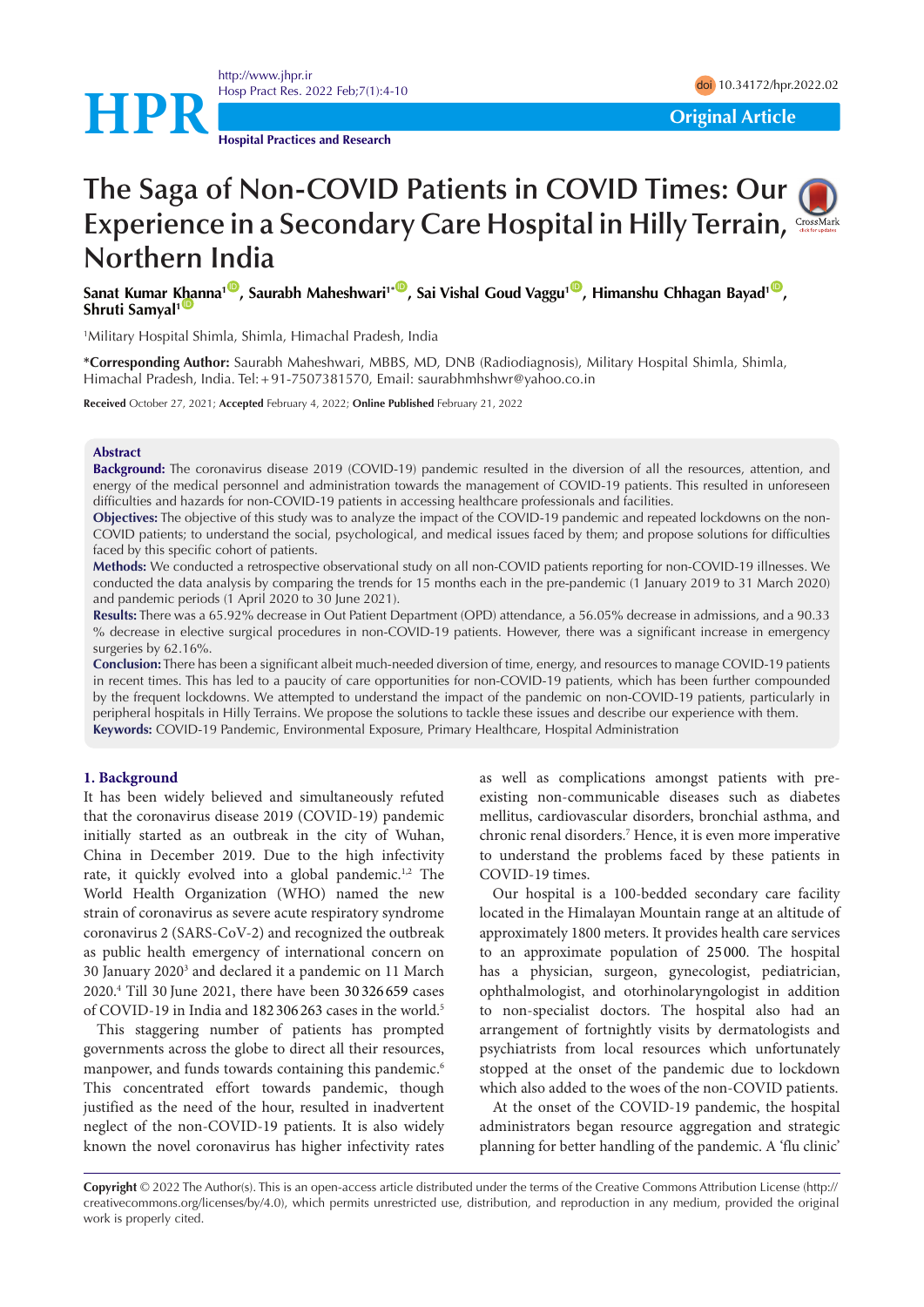was established outside the main hospital building and the hospital building was divided into various COVID-19 and non-COVID-19 zones. The hospital had in-house testing facilities for COVID-19 which assisted in the screening of the patients. Under the guidelines promulgated by the Government of India and WHO,<sup>8</sup> the hospital conducted COVID-19 tests for all symptomatic patients and their primary contacts. The hospital also conducted COVID-19 tests for all patients prior to their admission to the hospital for non-COVID-19 conditions. No routine COVID-19 testing was performed for outpatients who did not exhibit symptoms related to COVID-19.

#### **2. Objectives**

The authors conducted this retrospective study to analyze the impact of the COVID-19 pandemic on the non-COVID-19 patients reporting to our hospital. There have been few original studies conducted earlier on the plight of the non-COVID-19 patients<sup>9,10</sup> in Indian or foreign literature. However, the authors could not find any studies conducted in peripheral hospitals or Hilly Terrain. The authors also propose solutions to the problems of non-COVID-19 patients and our experience with these measures which can be adopted by other institutes in the future to handle any subsequent waves of the pandemic. Our hospital had a unique setting for this study as it is situated in the Hilly Terrain where the climactic conditions made it challenging to tackle the pandemic.

#### **3. Methods**

The authors conducted this retrospective observational study at our secondary care hospital in Northern India. The hospital is located in the Hilly Terrain with a subtropical highland climate. It provides healthcare services to approximately 25 000 people. Unfortunately, this location is prone to inclement weather with frequent, incessant rains, snowfalls, hailstorms, and landslides.

The authors collected the data for the study from the records of the hospital in respect of all the non-COVID-19 patients visiting the Out Patient Department (OPD), hospital admissions, and surgical procedures from the Departments of Internal Medicine, Surgery, Obstetrics & Gynaecology, Paediatrics, Otorhinolaryngology, and Ophthalmology. The data were compiled separately for the pre-pandemic and the pandemic periods. The authors included all non-COVID-19 patients in the study,

including both outpatients and inpatients. All proven COVID-positive patients were excluded from the study. The authors analyzed the data by comparing the trends in the pandemic period for 15 months (1 April 2020 to 30 June 2021) and the pre-pandemic period of a similar length of time (1 January 2019 to 30 March 2020). The authors did not undertake a sample size calculation as this was a retrospective study, and all non-COVID-19 patients visiting the hospital were included in the study.

In addition, the authors collected the data on immunization programs running in the hospital under the Universal Immunization Program (UIP). Finally, the authors conducted a questionnaire-based interview of the doctors in our hospital to understand the challenges faced by non-COVID-19 patients perceived by the doctors.

The authors, meanwhile, separately studied the change in trends of OPD visits and hospital admissions for chronic conditions during the first six months, subsequent six months, and final three months of the study period (i.e., 01 April to 30 September 2020, 1 October to 31 March 2021 and 1 April 2021 to 30 June 2021). The authors selected these durations considering the strict nationwide lockdown in India and onset of the first peak during the first six months, resolution of the first peak followed by a lull period during the subsequent six months, and a sharp second wave during the final three months of the study period. The authors did this with the aim of correlating the hospital data with the peaks and lull periods of the pandemic.

The authors performed statistical analysis using SPSS statistical software (SPSS, Chicago, IL) software version 23.0. Descriptive statistics are presented in frequencies and percentages for categorical variables. No advanced statistical tests were required for the present study.

#### **4. Results**

A total of 28 750 non-COVID-19 patients visited the hospital OPD from 1 January 2019 to 30 March 2020, but as the COVID-19 pandemic hit the country, this number decreased by 65.92% to 9797 through 1 April 2020 to 30 June 2021. A department-wise distribution for OPD attendance has been depicted in [Table 1.](#page-1-0)

A total of 1479 non-COVID-19 patients were admitted to the hospital wards from 1 January 2019 to 30 March 2020. During the pandemic, this number decreased by 56.05% to 650. Department-wise distribution for hospital admissions

<span id="page-1-0"></span>**[Table 1](#page-2-0).** aComparison of Outpatient Visits, Hospital Admissions, and Elective Surgeries in Pre-pandemic and Pandemic Periods

|                        | <b>Time period</b> | Medicine<br>No. (%)      | Surgery<br>No. (%) | Obs and Gyn<br>No. (%) | <b>Pediatrics</b><br>No. (%) | Ophthalmology<br>No. (%) | Otorhinolaryngology<br>No. (%) | Total<br>No. (%) |
|------------------------|--------------------|--------------------------|--------------------|------------------------|------------------------------|--------------------------|--------------------------------|------------------|
|                        | Pre-pandemic       | 8834 (100)               | 5802 (100)         | 2845 (100)             | 3892 (100)                   | 5283 (100)               | 2094 (100)                     | 28750 (100)      |
| Outpatient visits      | Pandemic           | (27.51)<br>2431          | 2032 (35.02)       | 997 (35.04)            | 2314 (59.45)                 | 1251 (23.67)             | 772 (36.86)                    | 9797 (34.07)     |
| Hospital<br>admissions | Pre-pandemic       | 364 (100)                | 468 (100)          | 170 (100)              | 69 (100)                     | 232 (100)                | 176 (100)                      | 1479 (100)       |
|                        | Pandemic           | 255 (70.05)              | 208 (44.44)        | 71 (41.76)             | 32 (50.72)                   | 37 (15.94)               | 47 (26.70)                     | 650 (43.94)      |
| Elective<br>surgeries  | Pre-pandemic       | $\sim$                   | 124 (100)          | 92 (100)               | $\overline{\phantom{a}}$     | 300 (100)                | 84 (100)                       | 600 (100)        |
|                        | Pandemic           | $\overline{\phantom{a}}$ | 14 (11.29)         | 20 (21.73)             | $\overline{\phantom{a}}$     | 16 (5.33)                | 8 (9.52)                       | 58 (9.66)        |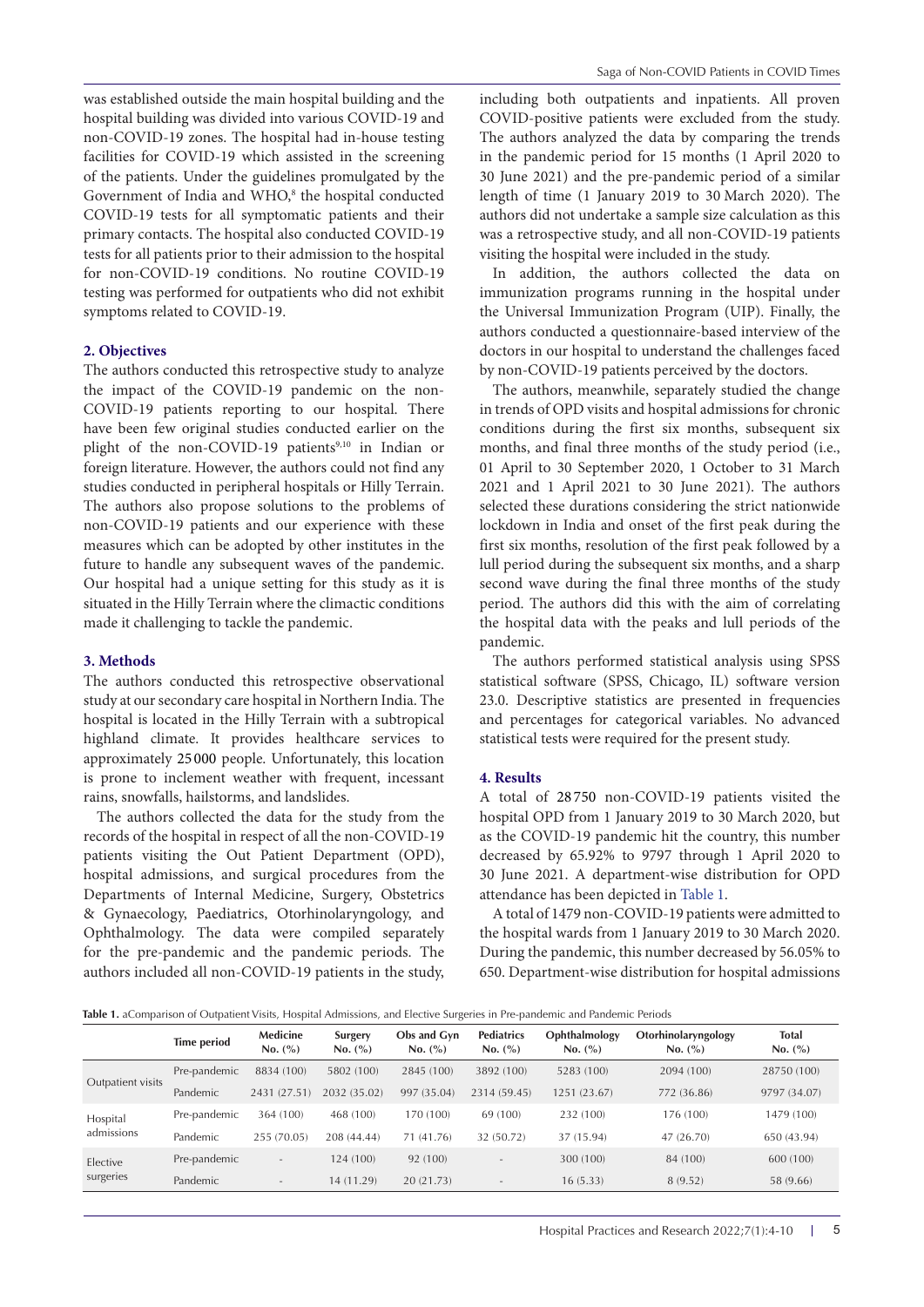#### Khanna et al

for non-COVID-19 patients has been depicted in [Table 1](#page-1-0). This fall in admissions was most acute for ophthalmology and otorhinolaryngology, which experienced falls of 84.05% and 73.29%, respectively, likely due to the predominantly chronic nature of patients visiting these departments.

A total of 600 patients underwent major elective surgical procedures in the pre-pandemic period. This number reduced by 90.33% to 58 over a similar period during the pandemic. However, there was an increase in emergency surgeries by 62.16% (from 74 in the pre-pandemic period to 120 in the pandemic period). Department-wise distribution for elective surgeries is depicted in [Table 1](#page-1-0). There was a disproportionate impact on ophthalmological and otorhinolaryngology surgeries as most of them were deemed non-urgent and hence stopped altogether. Only a few surgical cases related to trauma were operated on during the pandemic period in these two departments. There was also a mild reduction in immunization under UIP, which fell by 12.17% during the pandemic period. The percentage reduction in the various study parameters is summarized in [Figure 1.](#page-2-0)

[Table 1](#page-1-0) shows the demographic details of outpatients, inpatients, and surgical cases during pre-pandemic and pandemic periods. [Table 2](#page-2-1) shows the demographic information of the study population.

The analysis of the data correlated with the peaks and lull periods of the pandemic revealed that the decrease in the presentation of chronic non-COVID-19 conditions to the hospital was most acute during the first six months and last three months of our study period due to COVID-19 related

restrictions. These periods corresponded to the first and second waves of the pandemic. A corresponding increase was observed in the presentation of non-COVID-19 patients to the hospital in the intervening six-month period, which was the lull period between the two peaks. There was also an increase in the chronic non-COVID-19 conditions presenting with emergencies to the hospital during this lull period. These findings are summarized in [Figures 2](#page-3-0) and [3](#page-3-1) indicating the reduced access to healthcare for chronic non-COVID-19 conditions during the pandemic.

# **5. Discussion**

COVID-19 pandemic has swept the world for the one and a half last year. The medical fraternity, as well as patients, have faced unprecedented and unforeseen challenges during this period.11 The social, physical, mental, psychological, financial, and medical implications of this pandemic over the general population necessitate a novel approach for solutions to efficiently manage non-COVID-19 patients.

<span id="page-2-0"></span>Our retrospective observational study shows a drastic reduction in the OPD visits, hospital admissions, and the number of surgical procedures performed. A similar reduction in hospital visits has been reported by Hartnett et al who described a 42% reduction in visits to the emergency department by non-COVID-19 patients<sup>12</sup> across the United States. Similar findings were experienced in Italy by Lazzerini et al.<sup>13</sup> Kapsner et al reported a 35% reduction in hospital admissions across 18 university hospitals in Germany.<sup>14</sup> Our reduction in the footfall of



**Pandemic** Pre-pandemic

**Figure 1**. Percentage Reduction in Various Study Parameters .

| <b>Rabic 4.</b> Define applied information or biddy Topulation |                    |               |               |                       |  |  |  |  |
|----------------------------------------------------------------|--------------------|---------------|---------------|-----------------------|--|--|--|--|
|                                                                | <b>Time Period</b> | No. (%)       | No. (%)       | Mean (SD)             |  |  |  |  |
|                                                                | Pre-pandemic       | 15237 (53.67) | 13513 (46.33) | $34.6 \pm 8.3$ years  |  |  |  |  |
| Outpatient visits                                              | Pandemic           | 6870 (70.13)  | 2927 (29.87)  | $54.7 \pm 6.2$ years  |  |  |  |  |
|                                                                | Pre-pandemic       | 778 (52.65)   | 701 (47.35)   | $37.5 \pm 7.6$ years  |  |  |  |  |
| Hospital admissions                                            | Pandemic           | 399 (61.43)   | 251 (38.57)   | $46.5 \pm 6.3$ years  |  |  |  |  |
|                                                                | Pre-pandemic       | 278 (46.43)   | 322 (53.57)   | $46.4 \pm 9.3$ years  |  |  |  |  |
| Elective surgeries                                             | Pandemic           | 20 (34.64)    | 38 (65.36)    | $33.7 \pm 19.3$ years |  |  |  |  |

<span id="page-2-1"></span>**Table 2**. Demographic Information of Study Population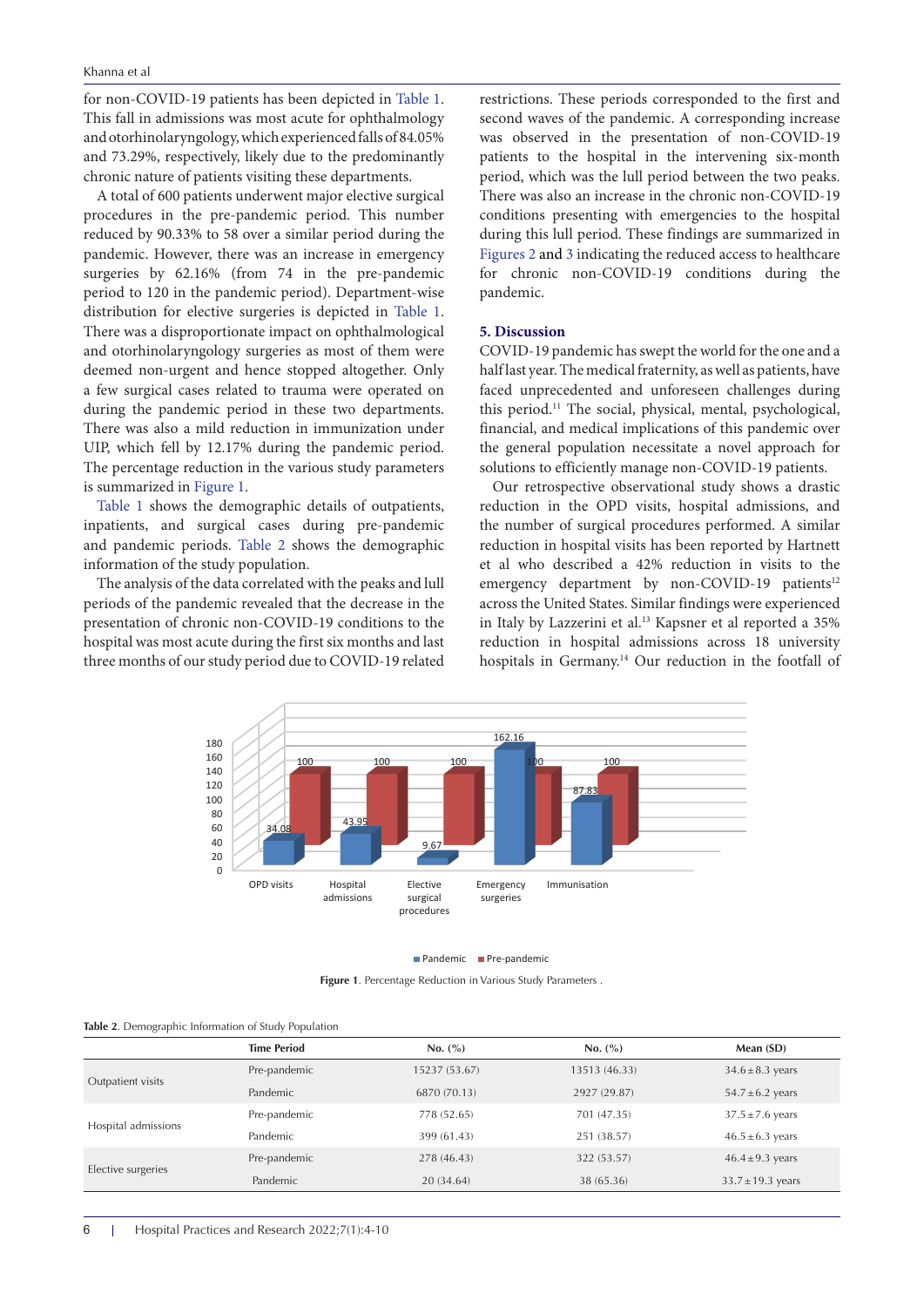<span id="page-3-0"></span>

Figure 2. Presentation of chronic non-COVID patients during the study period. The red line shows COVID-19 cases in India.<sup>28</sup>



**Figure 3.** Chronic Non-COVID-19 Patients Presenting With Emergencies During the Pandemic .

non-COVID-19 patients was more pronounced (65.92%) possibly due to Hilly Terrain, lack of transport options during the lockdown, and the inclement weather.

The authors noted a drastic reduction (90.33%) in the elective surgical procedures. This decrease was in line with the results of Castoldi et al, who reported a 60% reduction in the number of emergency surgeries due to the pandemic in a region of Italy.15 There was also a disproportionate impact on ophthalmological procedures in Italy falling by 76.7%.16 A similar reduction in otorhinolaryngological surgeries has been reported.<sup>17</sup> The authors observed a similar disproportionate impact on surgeries in these two subjects in our department (94.66% fall in ophthalmological surgeries and 90.47% fall in otorhinolaryngological surgeries).

<span id="page-3-1"></span>The fall in immunization coverage under UIP observed by us has also been reported by McDonald et al.<sup>18</sup> This reflects the effect of the pandemic on preventive health services.

The patients faced a lot of hardships in reaching the hospital due to frequent lockdowns leading to limited transport options. They were also apprehensive about the risk of contracting COVID-19 infection in the hospital and avoided hospital visits except during emergencies. Similar transport issues have also been described by other authors.19

Various departments of the hospital faced numerous challenges to provide adequate care to non-COVID-19 patients. Surgeons faced continuous adjournment of elective surgeries due to the employment of anesthesia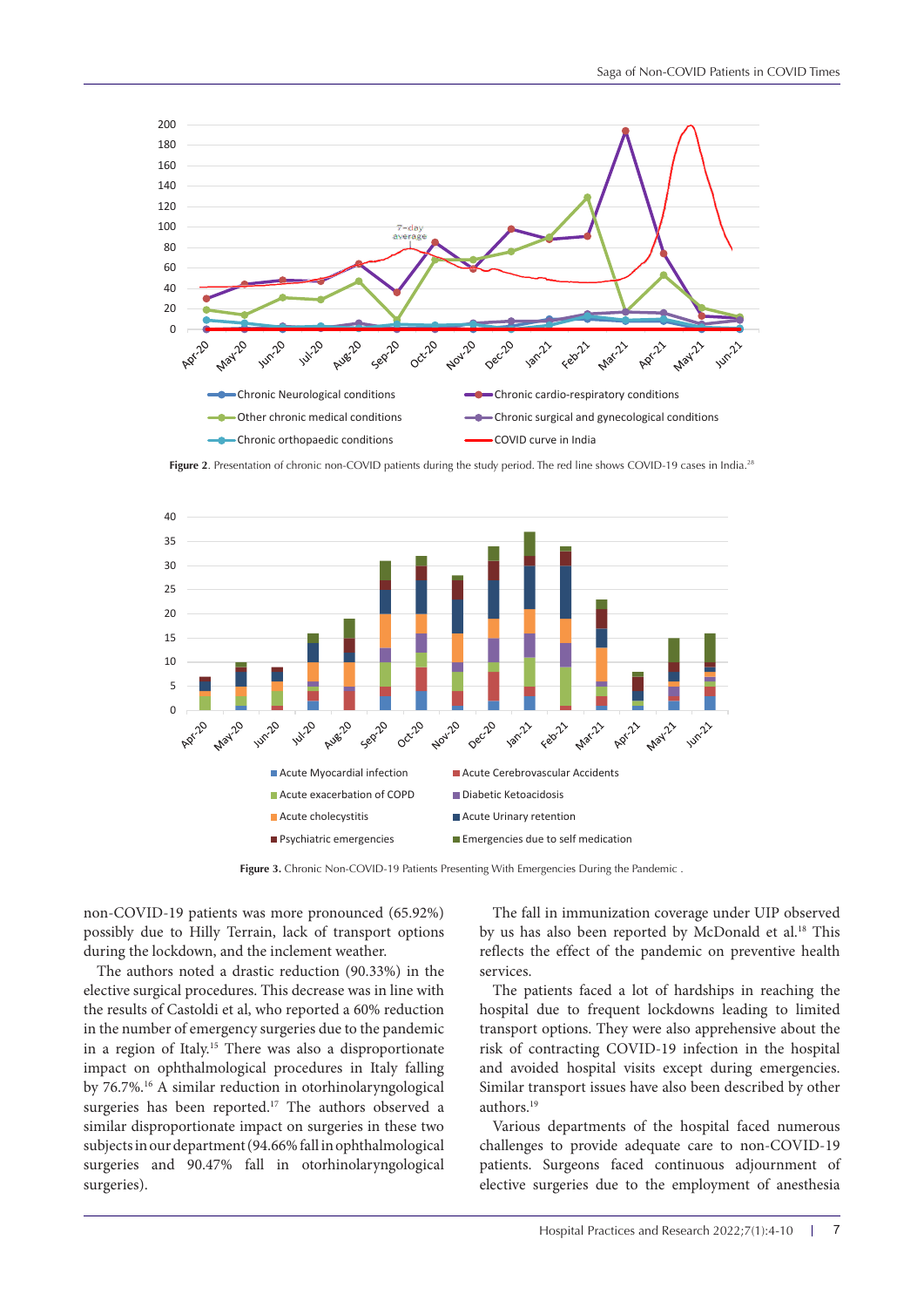and surgical staff in COVID-19 duties. The oxygen supply was also diverted for the management of COVID-19 patients. This led to non-COVID-19 patients presenting with complications of their chronic non-COVID-19 pathologies, thus requiring emergency surgeries. Even between the peaks of the pandemic, the non-COVID-19 patients faced a long waiting list for surgeries. Given the lack of access to the hospital due to factors discussed earlier; patients suffering from musculoskeletal disorders, geriatric patients, and pediatric patients with cerebral palsy could not access physiotherapy services. Similar issues have been experienced by advanced healthcare systems of the western world.<sup>20,21</sup>

The pandemic adversely impacted the patients with malignancy. They presented at the advanced stage of their disease. This prevented the application of early and curative treatment options. A lot of patients also ignored the reduced flag signs of malignancy resulting in the delay in diagnosis. The screening services for breast and cervical cancer also took a backseat leading to missed detection of pre-malignant lesions.

All patients with respiratory symptoms had to undergo COVID-19 testing as per WHO directions. This led to an adverse impact on the management of non-COVID-19 respiratory conditions such as acute exacerbations of bronchial asthma and chronic obstructive pulmonary disease as these patients were initially presumed to have COVID-19 infection. These patients also presented late to the hospital due to apprehension about being quarantined or admitted to the COVID-19 ward. Patients with chronic conditions such as hypertension, diabetes Mellitus, thyroid disorders, cardiovascular disorders, old stroke, hepatic and renal failure require constant care and supervision by trained medical professionals. This became difficult due to the pandemic resulting in a vicious cycle of clinical worsening followed by a lack of proper care and subsequent presentation to the emergency department in a worse condition. There was a marked increase in selfmedication and many patients resorted to alternative forms of medicine leading to associated adverse effects. These patients presented with conditions like perforated gastric/duodenal ulcer, renal failure, and drug overdoses. In their review, Rehman and Ahmad have discussed this subject extensively.<sup>22</sup>

Antenatal care was adversely affected due to lack of regular visits, lack of adequate nutritional supplementation, and inability to swiftly obtain transport even in an event like labor. These patients were also apprehensive about the possible effects of contracting COVID-19 on their fetuses. The postnatal and pediatric care was hampered due to reduced anesthesia staff, reduced opportunities for immunization, and fear of contracting COVID-19 infection. These issues have also been felt by the tertiary care hospitals in our country.23 Geriatric patients and persons with disabilities were disproportionately affected by the pandemic due to isolation, lack of mobility, and the inability of family or caregivers to visit them.

The pandemic and the frequent lockdowns had a severe effect on mental health by affecting livelihood, interpersonal relations, sleep, nutrition, and physical activity. Prolonged indoor confinement led to a lack of balanced diet and exercise leading to the worsening of chronic diseases, development of obesity, low morale, and low self-esteem. These factors led to the development or aggravation of lifestyle illnesses. Lack of socialization for unusually long periods and reduced access to psychiatric health services had a perilous effect on mental illness cases. The authors experienced a steep rise in the stress-related issues in our telemedicine services, particularly during the second wave of the pandemic. This was likely due to increased morbidity and mortality during the second wave giving rise to fear and apprehension. These issues have been extensively discussed in the literature.<sup>24-27</sup>

These problems were further complicated by the environmental challenges posed by our location. The hospital faced inclement weather conditions such as frequent snowfalls, hailstorms, and landslides during the pandemic. These periods of incessant rains were associated with frequent power outages and this led to challenges in creating and maintaining the additional infrastructure on the hospital premises. The difficulties of access to the hospital were further compounded due to the frequent road closures and non-availability of public transport during these adverse weather events.

The authors discussed the solutions adopted by their hospital to tackle these issues and their experience with them in the algorithm in [Figure 4](#page-5-0). The hospital invoked multiple solutions to tackle the problems of non-COVID-19 patients. This included the Program for Patient Outreach, where the hospital initiated fortnightly medical camps in residential areas. This helped us with reaching out to the patients who could not visit the hospital due to lack of transportation and apprehension of contracting COVID-19 infection. This was further augmented by Doorstep Delivery of Medicines. The hospital also promoted a 'Hands below shoulders' policy to reinforce the COVID-19 appropriate measures in the hospital staff and the patients visiting the hospital. The hospital implemented an 'odd-even' system for OPDs to avoid overcrowding in the hospital complex. The patients were also given appointments online to stagger their hospital visits.

The authors felt that the psychological impact of the pandemic was being underestimated and hence took multiple steps to improve mental health during these testing times. The authors adopted the concept of 'counseling in continuum'27 to provide mental health support to hospital staff as well as the patients. This was made possible by training health care workers in psychological counseling, taking help from community religious teachers, and utilizing the network of existing women's support groups. The hospital also started an online module for our clientele called 'Fight fear with Facts' to provide authentic evidencebased information to patients on topics such as COVID-19 infection and COVID-19 vaccination.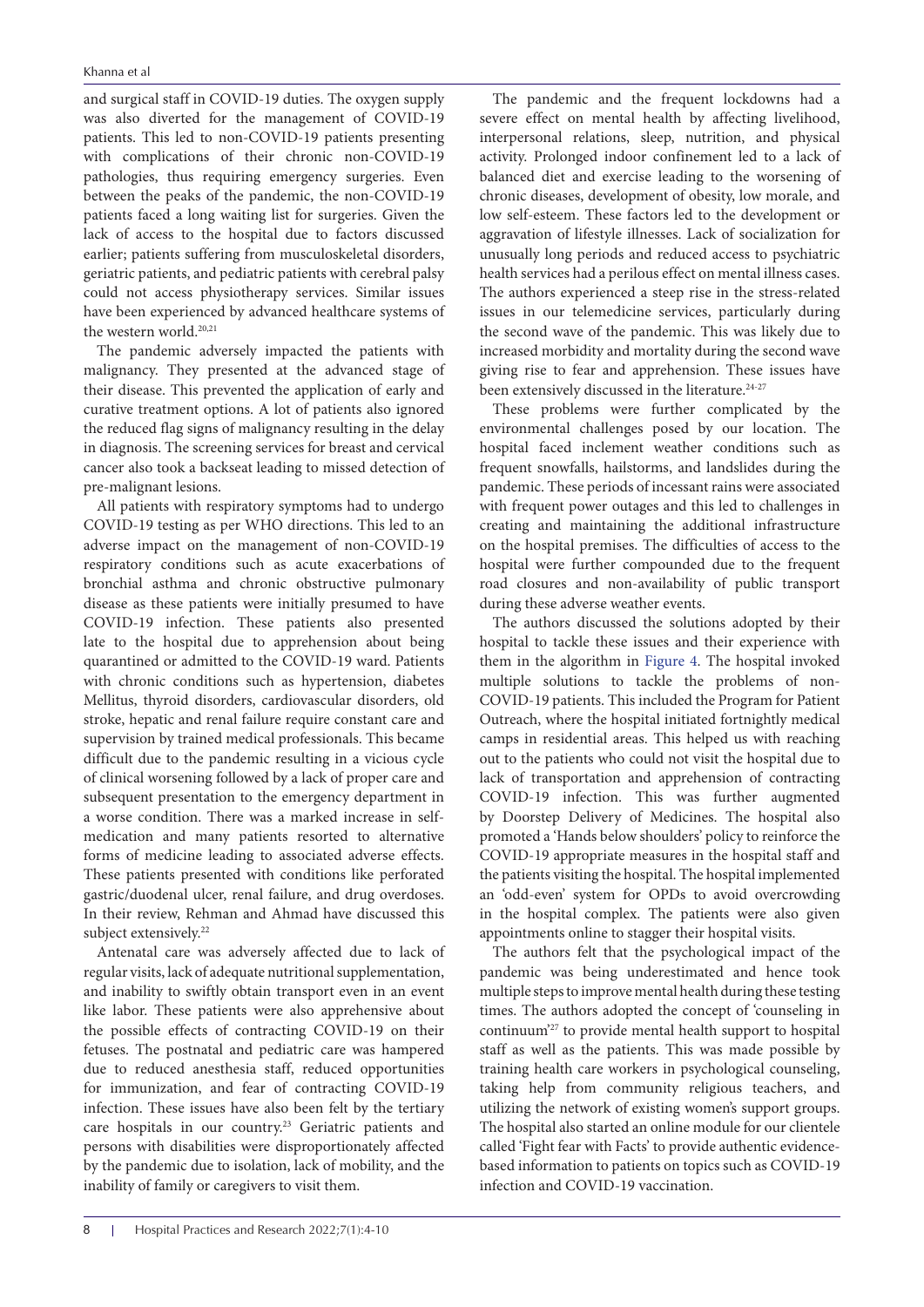

**Figure 4.** Challenges Faced by Non-COVID Patients and Novel Measures to Tackle Them .

# **6. Conclusion**

The authors acknowledge that their study was conducted at a single center with a relatively small study population. The authors also could not objectively analyze the impact of the pandemic on mental health due to the non-availability of a psychiatrist at our hospital. However, the authors have analyzed and discussed the effect of the pandemic on the inadvertently neglected non-COVID-19 patients while also taking into account the issues faced by a smaller hospital in a remote, hilly area. The authors have also discussed various novel solutions adopted by our hospital and propose the same for other hospitals to prepare for future waves of this pandemic. Continuous innovations are required to combat this ever-mutating virus and make our existing health care systems compatible with this 'new normal'.

COVID-19 pandemic has immensely challenged the traditional health care systems and has forced us to adapt ourselves to this new normal. However, more resources need to be geared towards solving the issues concerning non-COVID-19 patients and their caregivers. It is vital to simultaneously focus on both COVID-19 patients and non-COVID-19 patients to have a holistically healthy society.

# **Authors' Contributions**

SM conceptualized the design of this study. SKK and SS contributed

## <span id="page-5-0"></span>**What Is Already Known?**

- The COVID-19 pandemic resulted in a diversion of all the resources, attention, and energy of the medical personnel and administration towards the management of COVID-19 patients.
- This resulted in unforeseen difficulties and hazards for non-COVID-19 patients in accessing healthcare professionals and facilities.

# **What Does This Study Add?**

- There are few original studies conducted in peripheral hospitals or Hilly Terrain on the plight of non-COVID-19 patients. This study bridges this gap in knowledge.
- The authors propose solutions to the problems of non-COVID-19 patients and narrate their experience with these measures in this setting. These measures can be adopted by other similar institutes in the future to handle any subsequent waves of the pandemic.

to the acquisition and analysis of data. SVGV and HCB contributed to the drafting and revision of the article. All authors have agreed to be personally accountable for their own contributions. They have ensured that questions related to the accuracy or integrity of any part of this work, even ones in which they were not personally involved, were appropriately investigated, resolved, and the resolution was documented in the literature; meanwhile, all authors have read and approved the manuscript.

#### **Conflict of Interest Disclosures**

The authors declare that they have no conflict of interest.

#### **Ethical Approval**

The present study was approved by the ethical board of the hospital in which the study was performed. This study was conducted in a medical educational center, in which all patients are informed that they may be subjects of scientific experiments and are informed of the ethical codes of conduct. This study complied with the latest version of the Helsinki Declaration. The ethical approval code for the present study was 04/2021.

#### **Funding/Support**

The study did not have a source of funding.

#### **References**

- 1. Zhu N, Zhang D, Wang W, et al. A novel coronavirus from patients with pneumonia in China, 2019. N Engl J Med. 2020;382(8):727-33. doi[:10.1056/NEJMoa2001017](https://doi.org/10.1056/NEJMoa2001017).
- 2. Lemus-Delgado D. China and the battle to win the scientific narrative about the origin of COVID-19. J Sci Commun. 2020;19(5):A06. doi[:10.22323/2.19050206.](https://doi.org/10.22323/2.19050206)
- 3. World Health Organization (WHO). World Health Organization Coronavirus Disease 2019 (COVID-19) Situation Reports. WHO; 2020.
- 4. World Health Organization (WHO). WHO Director-General's Opening Remarks at the Media Briefing on COVID-19 - 11 March 2020. Geneva, Switzerland: WHO; 2020.
- 5. Worldometer. Coronavirus Cases. Worldometer; 2020. Available from: https://www.worldometers.info/coronavirus/
- 6. Makin AJ, Layton A. The global fiscal response to COVID-19: